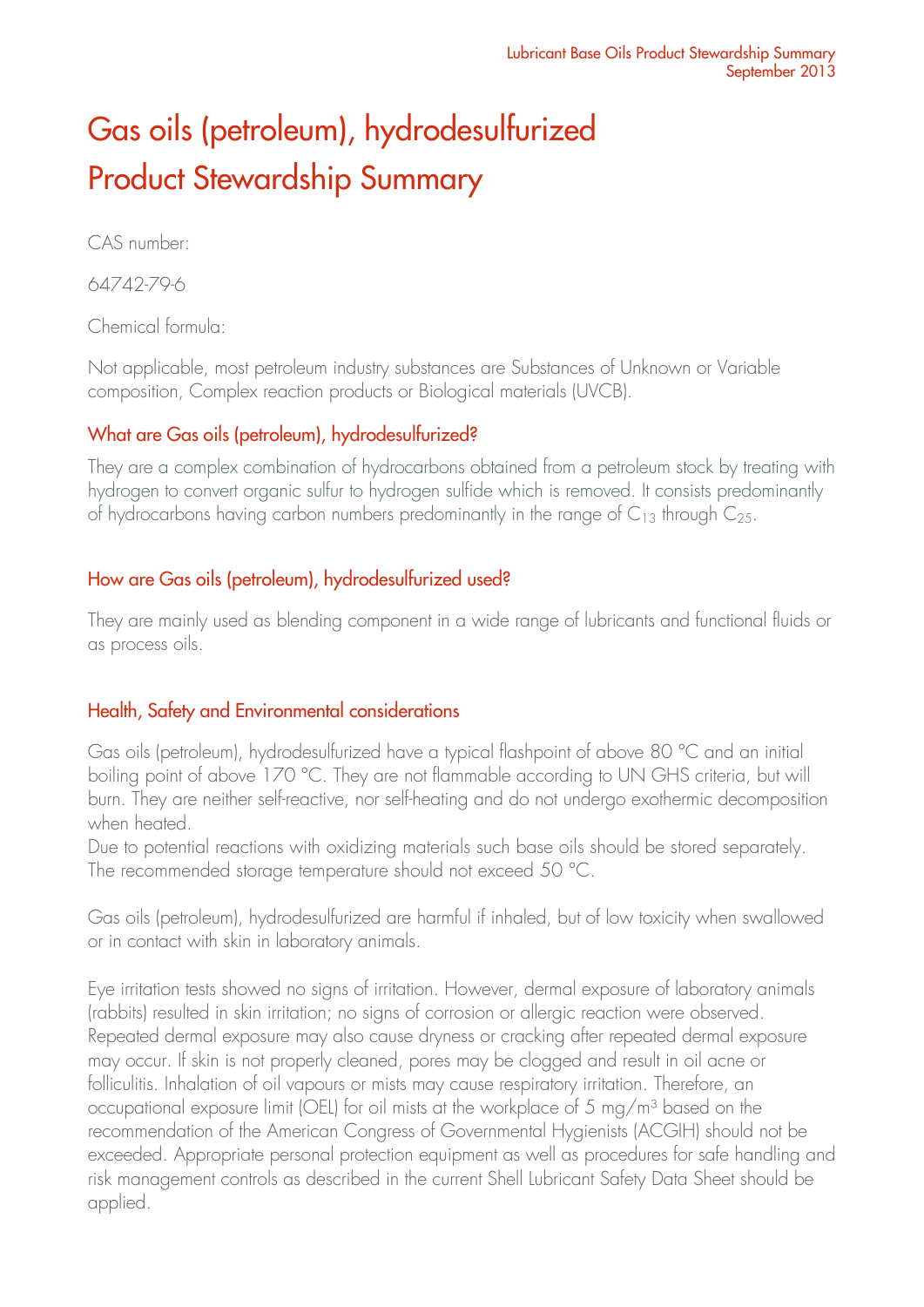This material has a typical kinematic viscosity of 3 mm<sup>2</sup>/s (at 40 °C) and is considered to pose an aspiration hazard.

Based on available data it can be concluded that hydrodesulfurized gas oils are not expected to be germ cell mutagens, to cause cancer or be reproductive toxins

Based on the above described health effects hydrodesulfurized gas oils are classified according to UN GHS criteria as harmful by inhalation (H332), skin irritant category 2 (H315) and aspiration hazard category 1 (H304).

The product is poorly soluble in water and will float on water. Therefore, tests on short- and longterm aquatic toxicity with fish, invertebrates and algae were carried out on water accommodated fractions resulting in toxicity to aquatic organisms and potential long-term effects on the aquatic environment.

Gas oils (petroleum), hydrodesulfurized are UVCB substances (see explanation under "Chemical formula"). Based on the available compositional information, measured and predicted data it can be concluded that the major constituents are readily or inherently biodegradable and have a low bio-accumulation potential. However, the presence of minor constituents with a certain environmental persistence or a bio-accumulation potential cannot be excluded.

Following UN GHS criteria, Gas oils (petroleum), hydrodesulfurized are classified for chronic aquatic toxicity category 2 (H411).

This material partly evaporates from water or soil surfaces, but due to the relatively low vapour pressure a significant proportion will remain after one day. If it enters soil, some of its constituents will be mobile and may lead to groundwater contamination.

The health, safety and environmental considerations above are not applicable for used oil, as this may contain more hazardous substances present as a consequence of different applications of this base oil, for which specific additives or other substances may have been introduced.

## Storing and transporting Gas oils (petroleum), hydrodesulfurized

Based on their environmental toxicity these products are hazardous for transport (UN number 3082). They are mainly transported by road or rail.

The temperature during storage and transportation should not exceed 50°C.

Precautionary measures against static discharges must be undertaken during loading and unloading and all operators must wear personal protective equipment.

Storage tanks should be made from mild steel.